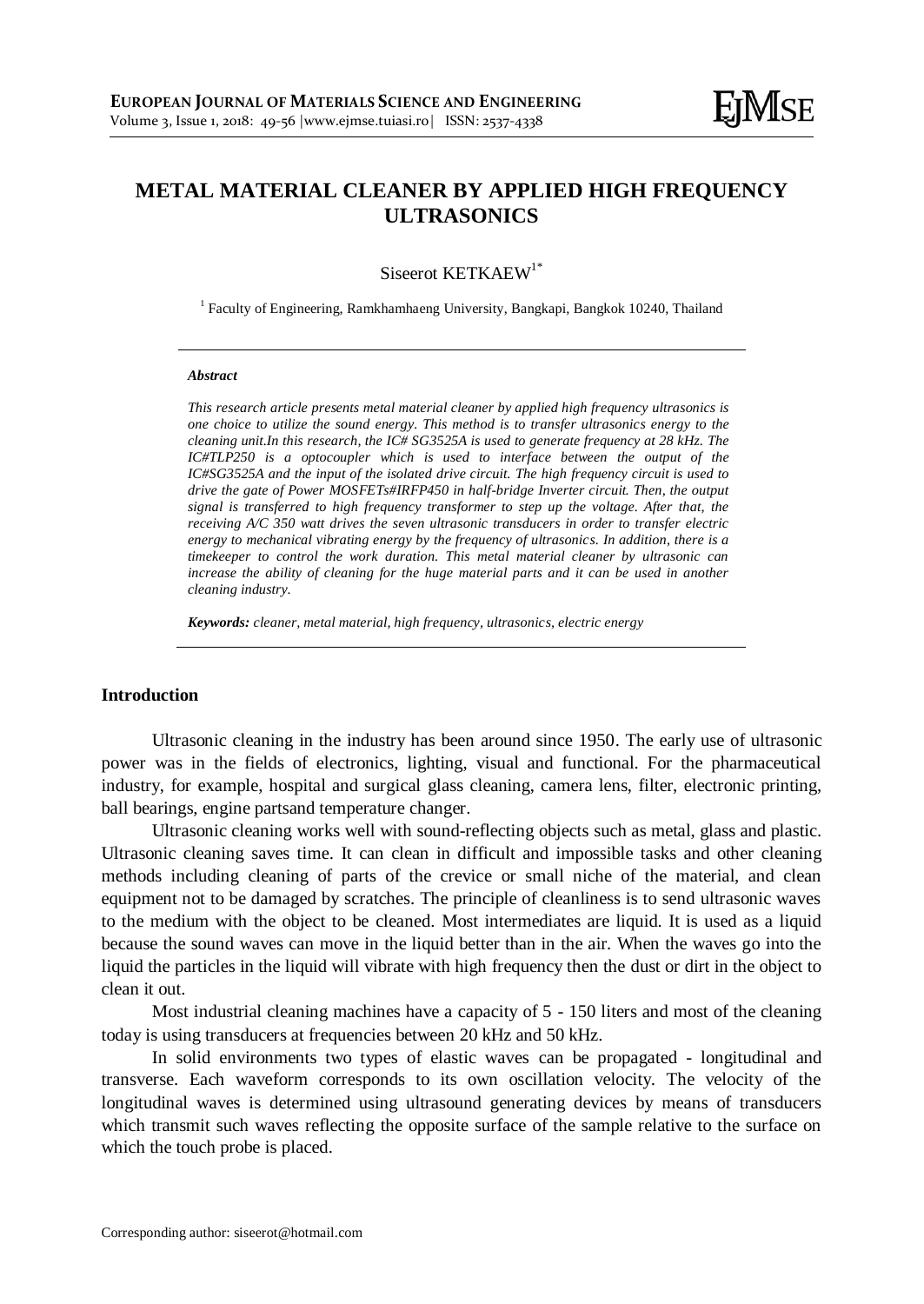### **Materials and Methods**

#### *Ultrasonic cleaning*

Cleaning technology is in the process of changing the use of chlorine-containing vapors. Fluorine is the standard solution for most industries being popularity reduced especially for use in ecological benefits. While cleaning is increasingly needed in many industries such as the electronics industry cleaning is always important. Entrepreneurs have supported more this kind of technology development. It seems that developing new technologies requires a lot of clean-up. As a result, the cleaning industry has progressed rapidly over the years. Many advances have been made in the use of ultrasonic technology.

Non-destructive cleaning industry is replacing the use of breakers to remove impurities. Although cleaning the use of chemicals containing petroleum or containing most of the water will not affect the environment. However, the cleaning efficiency is lower than the solvent used, which makes it inadequate for some applications. And now, ultrasonic energy has been used extensively in cleaning as it is a fast and efficient way.

#### *The benefits of ultrasonic cleaning and purification*

To clean up dirt must have soluble properties. As the soil type is dissolved or replaced. Soil is not soluble or has two properties, like tiny particles that cannot be dissolved. Solvent, such as oil or grease, and ultrasonic energy, have the advantage of increasing the melting speed and replacement of small particles. In addition Ultrasonic waves are also useful in cleansing. It can be used to clean many chemicals used in cleaning and the residue inside the system quickly and completely.

To get rid of dirt with soluble the used solvent must be exposed to dirt to melt that dirt. But during the solvents is dissolved dirt it appears a layer of saturated between the surfaces of the dirt. And solvents cannot reach and dissolve dirt.

Cavitation and Implosion created by ultrasonic waves destroy such layer. Solvents then can touch and melt dirt. This method is ideal for cleaning up rough surfaces, cavities or holes in the inside of the device.



**Fig.1.** (a) Cleaning process**, (b)** Happen of transparent layers and (c) Destruction of the layer between the dirty surface and the solvent

#### *Ultrasonic waves*

It improves the speed of cleaning by dissolving certain types of dirt due to loose sticking of small particles with ionic strength, so this dirt can be eliminated by destroying gravity between the particles. Ultrasonic waves create cavitation and implosion to dissipate gravity between small particles. Dirt particles such as dust fall off the surface of the piece. And to get rid of dirt effectively, the medium (coupling medium) must be able to make the particles wet.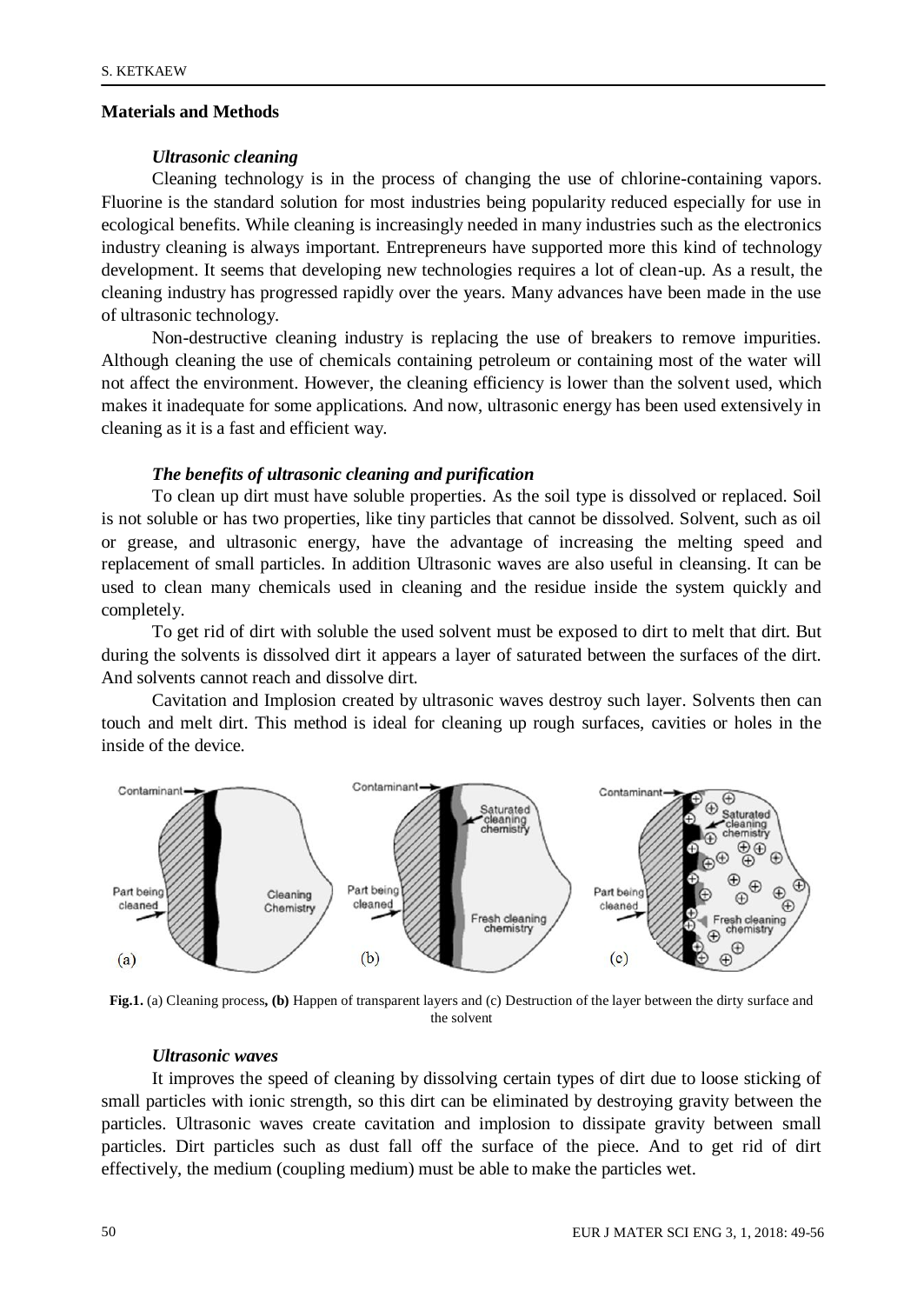

**Fig. 2.** (a) Particles of impurities attached and (b) Particles of impure impurities [1]

#### *Ultrasonic Transducers*

Ultrasonic transducers, which are used today, are of two types, the Magnetostrictive and the Piezoelectric Transducer, which differ in the way they are used to convert electrical energy into mechanical energy. (shaking)

#### *Piezoelectric*

The piezoelectric transducer transforms the AC power into direct mechanical energy by using a piezoelectric effect, which makes some materials change size and vibration. By passing electricity through the material, high-frequency ultrasonic power is transmitted from the ultrasonic generator to the piezoelectric transducer, and the transducer supplies the high-frequency energy it receives to be vibration and vibration size. The quake will be magnified. The rhythmic movement of the two materials is the steel back mass and the aluminum coupling mass. The vibration is then transferred to the fluid medium.

In the early days, materials were used to create Piezoelectric effect inside the transducer is quartz and barium titanate which it has brittle and unstable properties, making this type of transducer not popular. But today the material used is ceramic which is stronger higher performance and more stability. These materials are the result of efforts by the US Navy to develop sonar systems from 1940 to 1949, and today the piezoelectric transducer has been used for cleaning purposes.



**Fig. 3**. Piezoelectric Transducer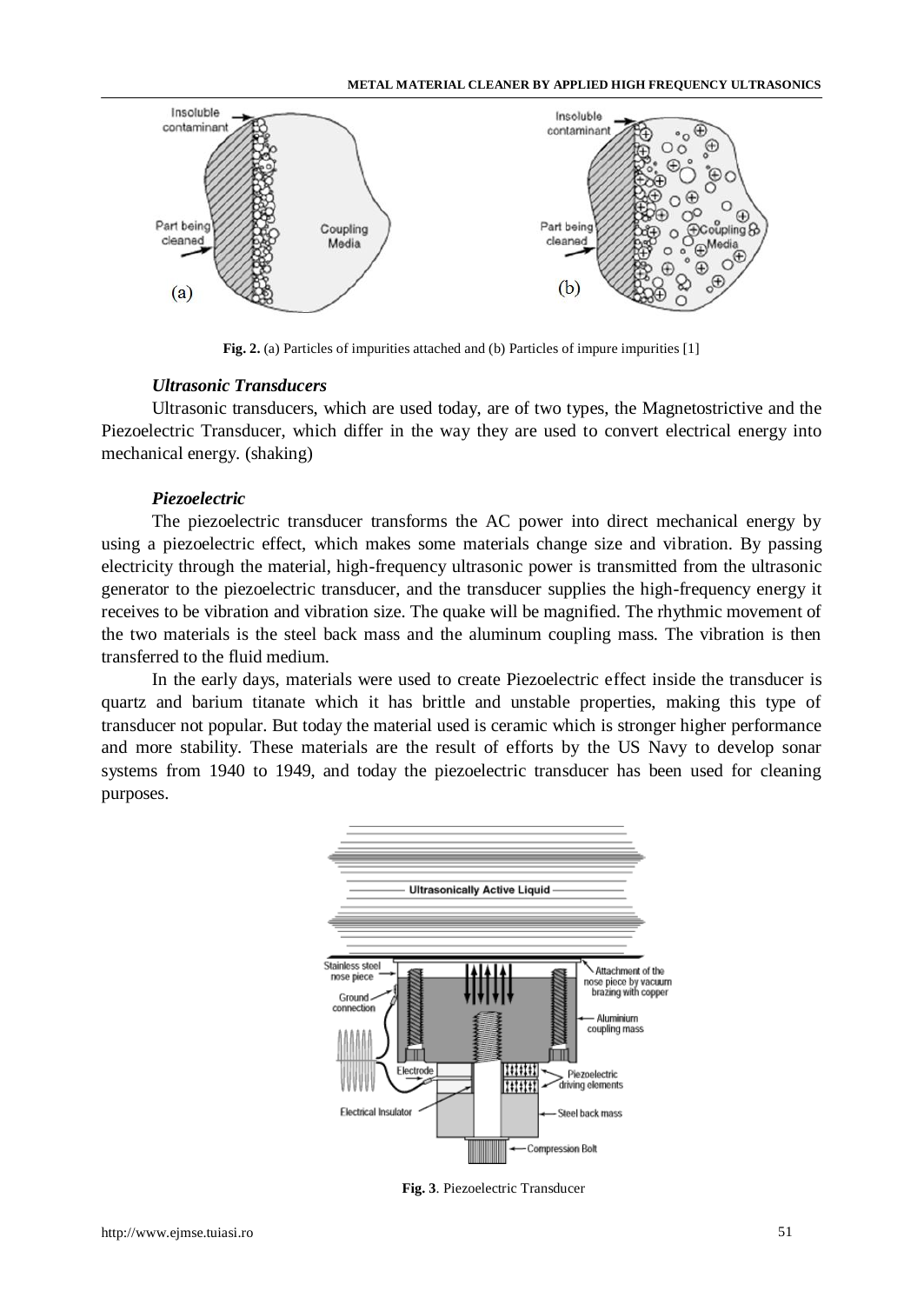# *Design and construction*

Control circuit design. Frequency Design for IC#SG3525A By configuration calculate the  $R_T$  from the equation

$$
f = \frac{1}{C_T (0.7R_T + 3R_D)} = \frac{1}{0.7C_T R_T}
$$
(1)

$$
R_T = \frac{1}{0.7 \times f \times C_T} = \frac{1}{0.7 \times 28000 \times 0.01 \mu F} = 5.102 k\Omega
$$
 (2)

Thus, when adjusting the  $R_T$  value of 5 k $\Omega$ , the 28 kHz frequency is used. In this research, the resistor value is adjusted to 10 k $\Omega$ .



**Fig. 4.** Connecting the IC#SG3525A

## *Gate circuit design*

Since ground is very important in the control and power sectors, the ground will not be connected. This research then uses the optocouple #TLP250 as the control link to the Power MOSFETs as shown in Fig.5.



**Fig. 5.** Gate drive circuit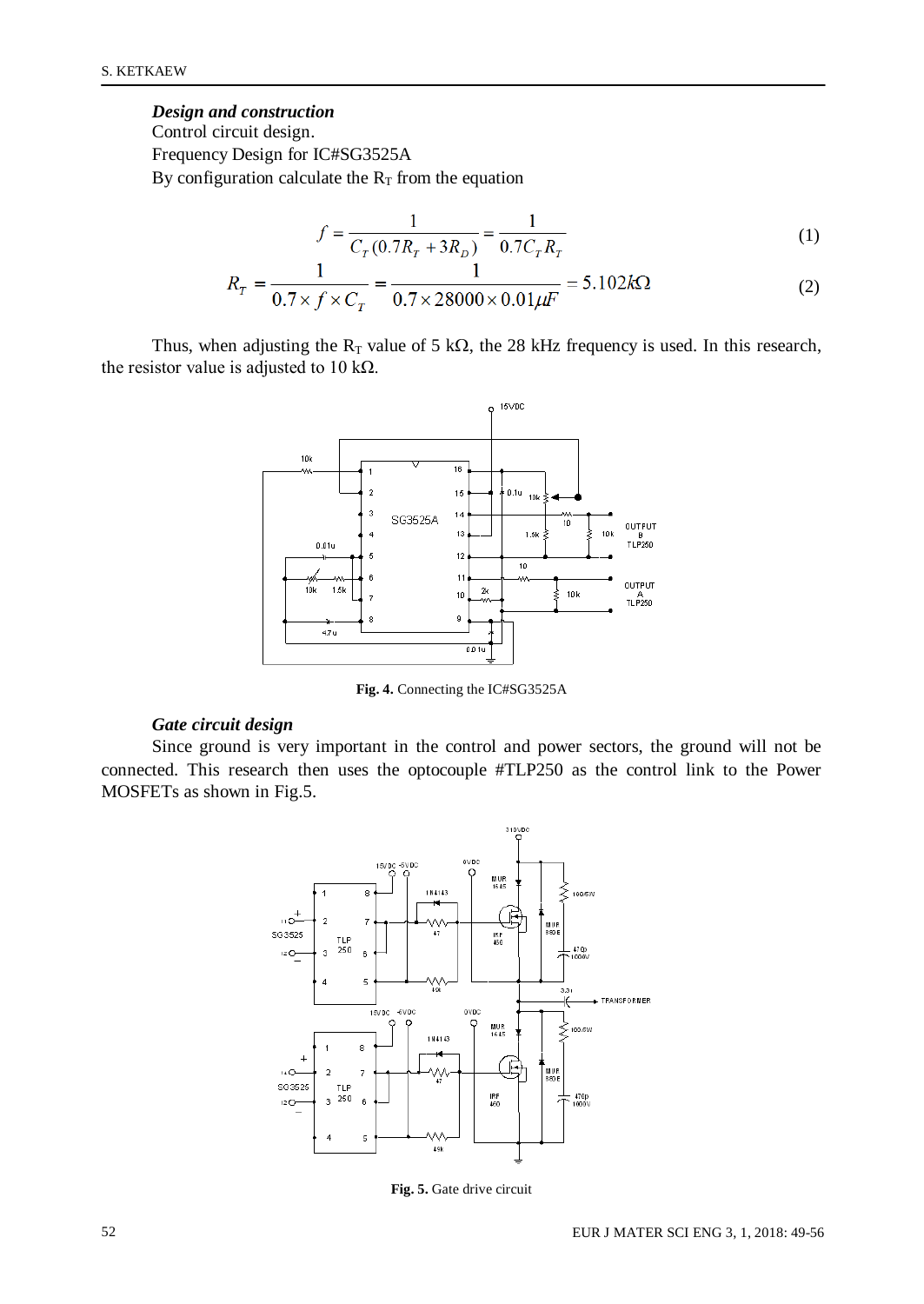Structure of industrial ultrasonic wave washers. It contains the following components.

- (1). Transducer drive circuit
- (2). Ultrasonic transducer
- (3). Cleaning tank part
- (4). High frequency high voltage switching power supply



**Fig. 6.** Block diagram of high frequency high voltage switching power supply

High frequency high voltage switching power supply circuit.

In this study, the IC#3525A was used in the control circuit in the voltage mode. This is Pulse Width Modulator with a constant slope. The pulse output period can be determined from the values of  $R_T$  and  $C_T$  from the outside at pin 5 and pin 6, with a flywheel circuit. High frequency Transformer#FAT183 is a pressure booster. The switching frequency is 28 kHz.

## **Results and Discussion**

#### *Tests of measurement of Ultrasonic Transducer Parameters*

The purpose is to determine the frequency of ultrasonic transducer responds and gives maximum power.

Test Equipment:

- (1). Ultra Sonic Transmitters 1 head
- (2). Hewlett Packard Network Analyzer 8751A

Test procedure:

- (1). Reset the machine.
- (2). Set the sweep frequency from 25 kHz to 50 kHz.
- (3). Record the frequency of ultrasonics transducer into the test table.

| <b>Table 1.</b> Parameters of ultrasonics transducer |  |  |  |
|------------------------------------------------------|--|--|--|
|------------------------------------------------------|--|--|--|

| The number of times in tests Transducer | The frequency with which the<br>value of the maximum response<br>(kHz) |
|-----------------------------------------|------------------------------------------------------------------------|
|                                         | 28.932                                                                 |
| $\overline{c}$                          | 28.687                                                                 |
| 3                                       | 28.687                                                                 |
|                                         | 28.762                                                                 |
| 5                                       | 28.604                                                                 |
| 6                                       | 28.755                                                                 |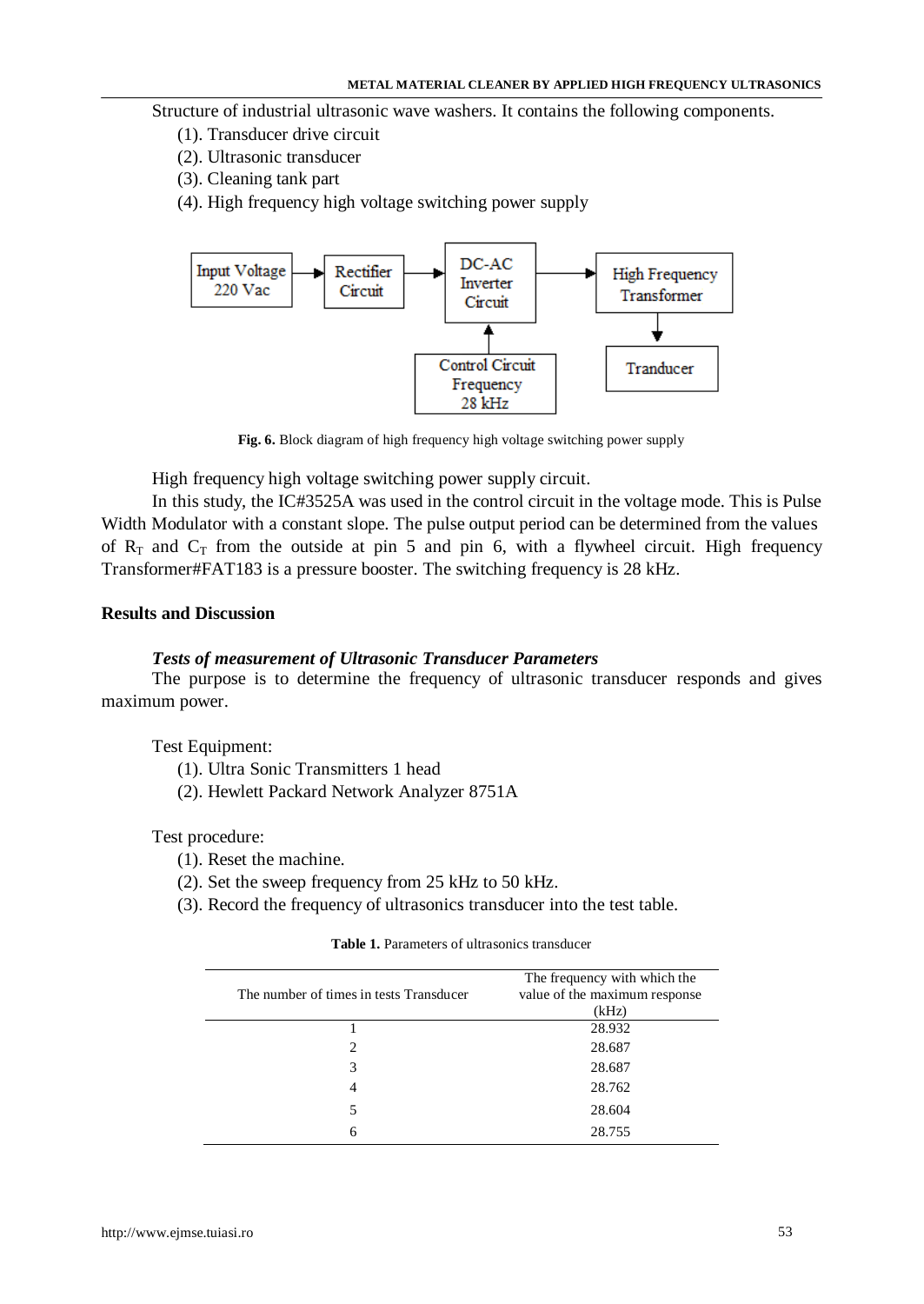From Table 1, when testing the parameters of the ultrasonic transducers at the average frequency of 28.738 kHz is the maximum power frequency. And concluded that the ultrasonic transducer is equal to 28 kHz



**Fig. 7.** (a) Ultrasonics frequency response graph transducer and (b) Ultrasonics transducer used in power 70 watts per head

**Table 2.** Electrical parameters of high voltage switching power supply (Using a fixed 28 kHz frequency)

|     | -111<br>     | M<br>ın | nг<br>.,        |  |
|-----|--------------|---------|-----------------|--|
| ້ີ້ | a<br>$\cdot$ | ◡<br>ີ  | $\cup$ . $\cup$ |  |

Electrical parameter in Table 2.

 $V_{in(rms)}$  is the input voltage of the high voltage power supply.

 $I_{in(rms)}$  is the alternating current of the the high voltage power supply.

Pin is the input power of the the high voltage power supply.

PF is the power factor of the high voltage power supply.

V<sub>out</sub> is the output voltage of the high frequency transformer while distributing for ultrasonics transducer.



**Fig. 8.** (a) System input voltage signal while driving an ultrasonics transducer using probe x 100 and (b) Signal input current of the system while driving an ultrasonic transducer using current probe 10 mv/A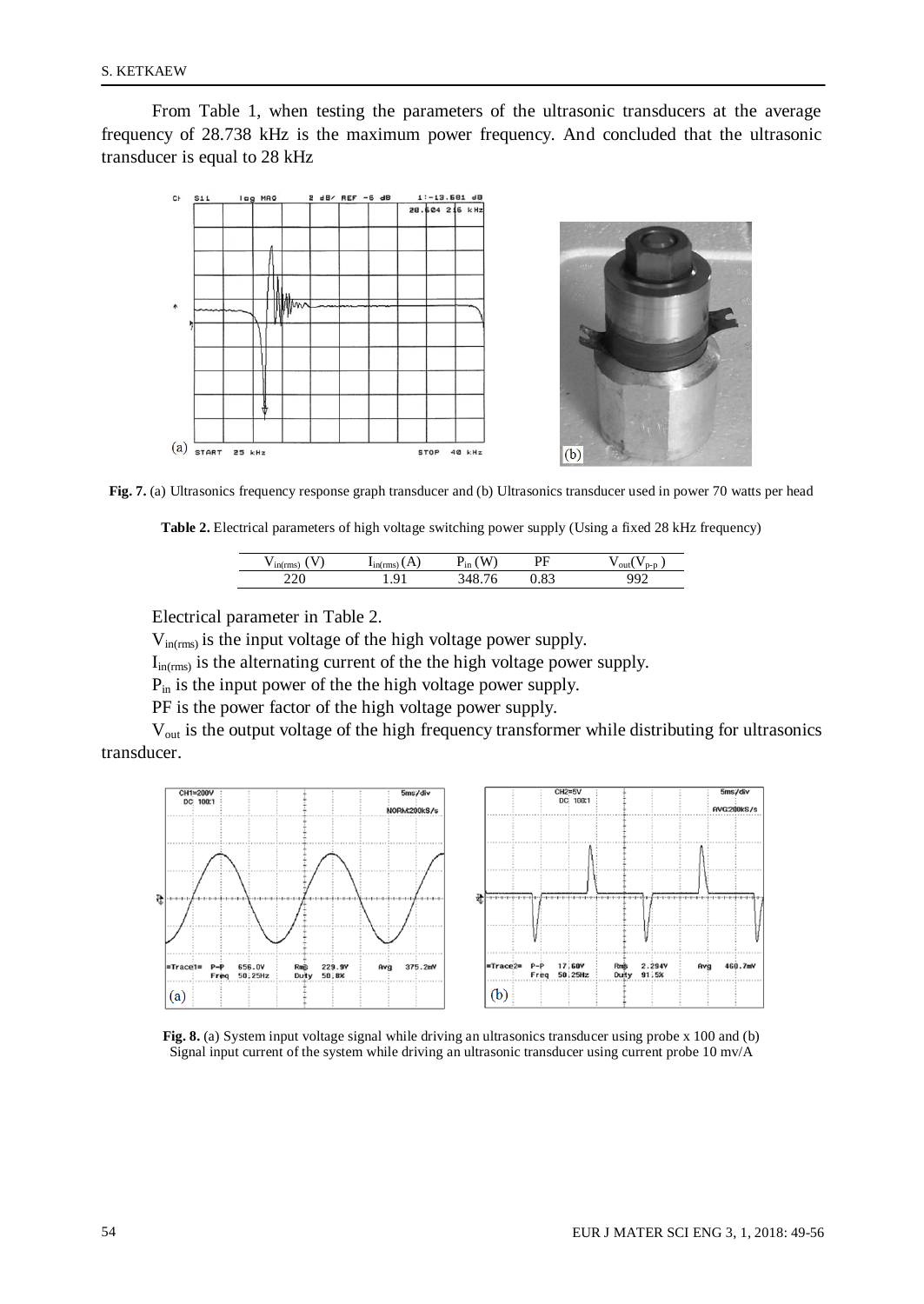#### **METAL MATERIAL CLEANER BY APPLIED HIGH FREQUENCY ULTRASONICS**



**Fig. 9.** (a) High frequency transformer output signal with probe x 100 and (b) High frequency transformer output current with current probe 10 mv/A.



**Fig. 10.** High frequency transformer output power using Probe x 100 and current probe 10 mV/A.

Testing of small plate washing metal material by the power of ultrasound sonic. Various types of dirt cleaning tests are available the following steps of test:

- (1). Turn on the small motor cleaner created.
- (2). Take a small engine parts wash simultaneously by using water as an intermediary.
- (3). Set cleaning time about 5 minutes.
- (4). Save the results in Table 3 by checking cleanliness of the engine parts.

| The dirty kind | time (minutes) | Performance Cleaning |
|----------------|----------------|----------------------|
| Rust           |                | 70%                  |
| Oil stains     |                | 90%                  |

**Table 3.** The results of cleaning various dirt's of the metal material parts.

The cleaning performance is calculated from the weight of the engine parts before and after cleaning it used to calculate performance.

% Performance = (after cleaning / weight before cleaning) x 100 
$$
(3)
$$

From Table 3, it took 5 minutes to clean, because the 5 minute test would be the best time to clean the workpiece. If it lasts longer or less the workpiece is not clean as it should.